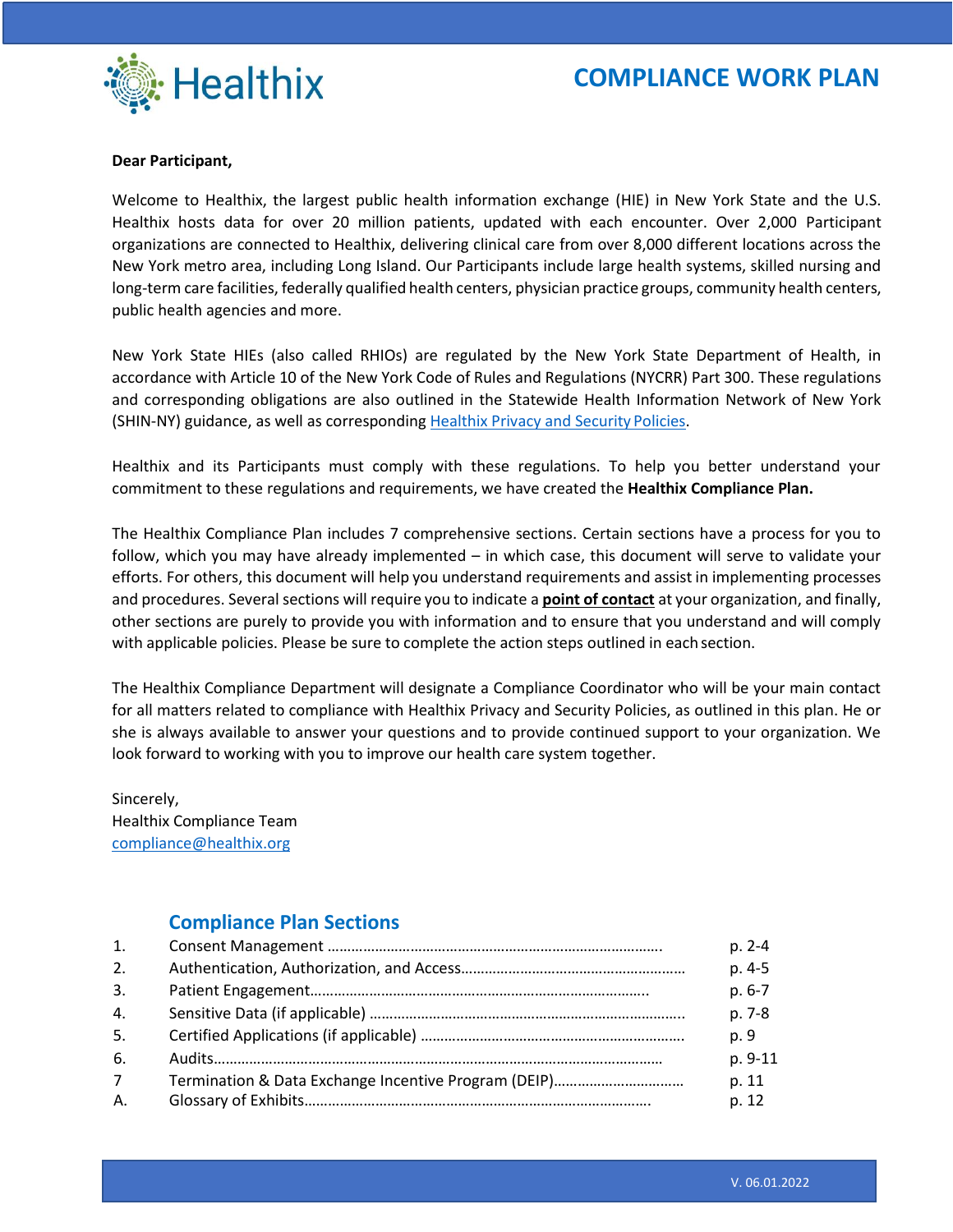**Organization Full Name: EHR Vendor Name (If applicable): Are you a [Covered Entity?](https://www.hhs.gov/hipaa/for-professionals/covered-entities/index.html) [ ] Yes [ ] No**

### **The following sections outline requirements your organization must meet to become a Healthix Participant.**

## **Section 1: Consent Management**

Healthix patient consent allows a provider organization (Single Participant Organization) to access patient's data stored by the RHIO to improve and expedite patient's medical care. Healthix provides its Participants with a standardized 2 or 3 option consent form, as applicable:

### **1.1 Implementation of the Statewide Consent Form:**

### *Single Participant Consent:*

1.1- (1) Healthix Participants will use a current version of the consent form required by NYSDOH and attached as *[Exhibit 1A](https://healthix.org/wp-content/uploads/2021/11/English_ConsentwithEmergencyServices-with-SAMHSA-9.13.21.pdf)* or *[Exhibit 1B](https://healthix.org/wp-content/uploads/2021/11/English_ConsentwithoutEmergencyServices-with-SAMHSA-9.13.21-.pdf)*

*The 3-option consent includes following choices:*

- (1) Give Consent
- (2) Deny Consent unless it is to provide the patient with health care services in a medical emergency only, OR
- (3) Deny Consent to access any health information through Healthix for any purpose even in a medical emergency

*The 2-option consent includes following choices:*

- (1) Give Consent
- (2) Deny Consent (Note: there is no choice for deny except in anemergency)

*1.2* **One-Time Minor Consent:** This consent is applicable to patients ages 10 to under 18 years of age. Minor consent covers access by a practitioner of minor consented servicesto PHI relating to medical treatment of a minor for which the minor provided his or her own consent without a parent or guardian's permission, as permitted by New York law or other applicable laws for certain types of health services (e.g., reproductive health, HIV testing, STD, mental health or substance abuse treatment) or services consented to by an Emancipated Minor. *[Exhibit](https://healthix.org/wp-content/uploads/2018/09/MinorOneTimeConsent_.pdf) 1C*

*1.3* **One-to-One Exchange**: A One-to-One Exchange is an agreement between two Participants and Healthix. It allows Healthix to disclose Protected Health Information (PHI) from one **Participant** to another **Participant** for purposes of treatment, quality improvement and/or care management. A One-to-One Exchange is an electronic transfer of information that mirrors a paper-based information exchange such as a referral to a specialist, a discharge summary sent to where the patient is transferred, lab results sent to the ordering provider or clinical information sent from a hospital to the patient's health plan for Quality Improvement or Care Management/Coordination activities. This type of agreement between Participants does not require patients consent; however, all parties are required to sign agreements with Healthix to implement this data sharing. Participants interested in the One-to-One Exchange should contact their Healthix Relationship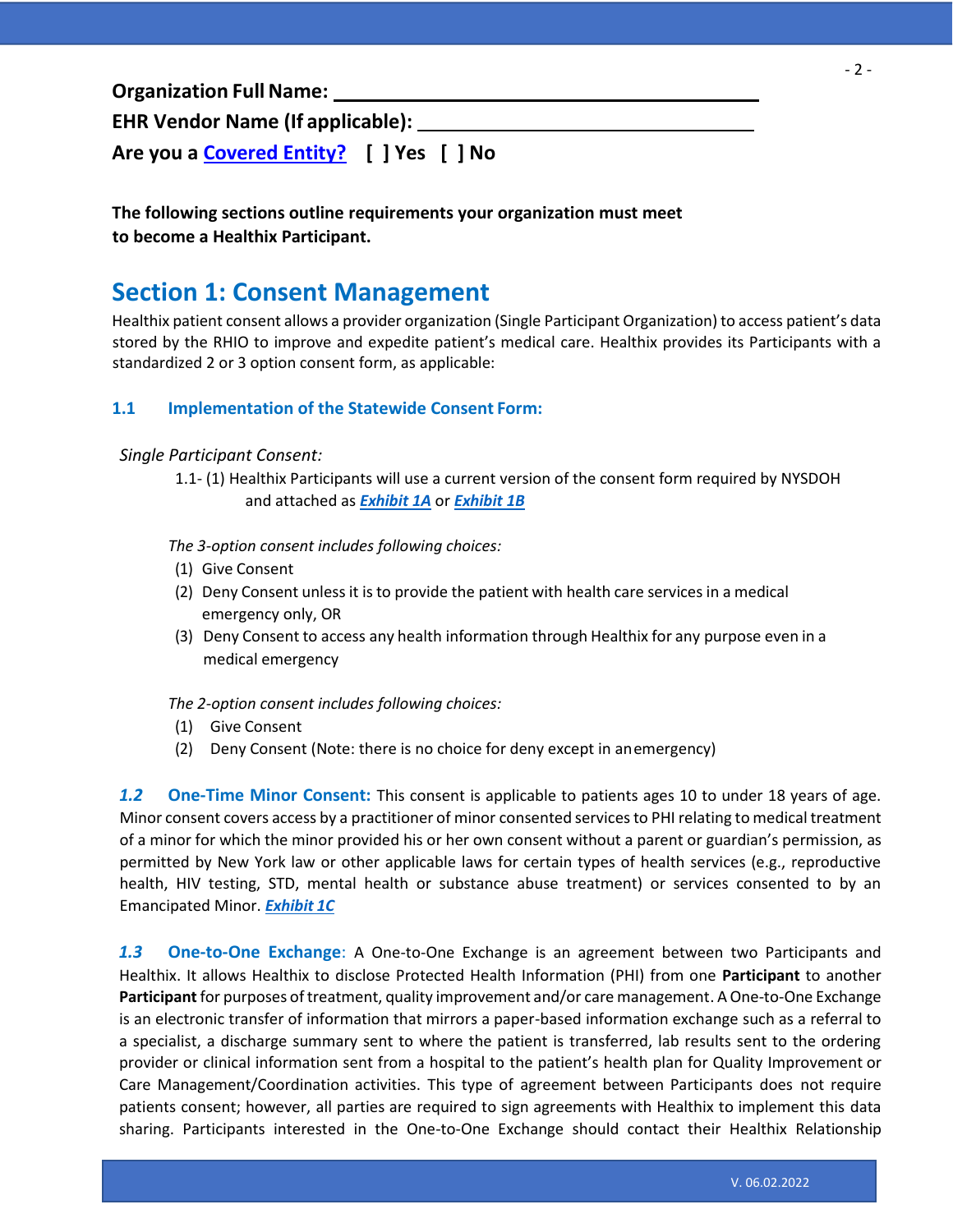Manager or Healthix Customer Support <https://healthix.org/techsupport/> for more information. *Exhibit 1D – [2 Providers,](https://healthix.org/wp-content/uploads/2018/09/One2OneExchangeAuthorization-2providerr.pdf) [Health Plans](https://healthix.org/wp-content/uploads/2018/09/One2OneExchangeAuthorization-2providerr.pdf)*

**1.4 Break the Glass Access:** Healthix allows one-time only access to a patient's protected health information without the patient or his/her legal representative's affirmative consent in the case of a medical emergency. In this case, the patient has not yet made a consent decision or has opted to deny consent except in an emergency. This is called "Breaking the Glass" (BTG). If a patient has opted to deny consent, then the provider is unable to break the glass, even in an emergency. The following criteria must be met and personally attested to by the individual who is breaking the glass:

**1.4-A** *An emergency condition exists if, in the individual provider'sjudgement:*

1.4-A (1) Patient needs immediate medical treatment

1.4-A (2) An attempt to secure consent would result in a delay of treatment, and

1.4-A (3) A delay would increase the risk to the patient's life or health

Only individual users who have been provisioned to have the "BTG" access can "break the glass" – these are usually emergency care providers. It is up to the facility/provider to determine who within their clinical staff would require BTG level access.

**1.5 Individual Consent Retention/Storage for Audit:** Retain copies of all completed patient consent forms. You may do so electronically or by hard copy, we just suggest that you be consistent. Healthix will need copies of Patient consents when performing our annual Healthix consent audit. The minimal period for retention of the consent forms is six (6) years from the last date of service covered by that consent.

*1.6* **Withdrawal of Consent:** For patients wishing to withdraw their consent (but not change from one consent decision to another) we require that you implement the following procedure: If a patient wishes to revoke or withdraw an affirmative consent (i.e. change from "Give Consent" or "Deny Consent" to "Undecided"), you must verify the patient's identity, document the request, and notify Healthix immediately by contacting your Healthix Compliance Team member. Please note that withdrawal of the consent, will apply to all dates of service following the date it becomes effective (date of patient's or his/her representative's signed request). *[Exhibit 1E](https://healthix.org/wp-content/uploads/2021/05/Withdrawal-of-Consent-Form.pdf)*

**1.7 Consent Training:** All staff responsible for obtaining Healthix patient consent must receive Healthix Consent Training when they first start to collect Healthix consents. If a Participant organization hires new staff, it istheirresponsibility to provide Healthix Consent Training. Healthix offers in-person group training and "Train the Trainer" sessions. Your dedicated Healthix Compliance Team member will work with you to structure customized training materials. If utilizing a "Train the Trainer" model, Participants need to send Healthix attestation sheets, attached as *[Exhibit](https://healthix.org/wp-content/uploads/2018/09/PatientConsentAttestationAgreement.pdf) 2*, listing names of the staff who are trained and the dates of training. Please send the attestation to your dedicated Healthix Compliance Team member as soon as the trainings are completed. We request that you identify a point of contact (POC) responsible for working with Healthix to schedule, conduct, and document all trainings.

## **SECTION 1: ACTION ITEMS**

*(date and initial that Participant will be in full compliance before Healthix integration project is completed)*

| . . | Will Implement the Statewide Consent Form | Date | <b>Initials</b> |
|-----|-------------------------------------------|------|-----------------|
|     |                                           |      |                 |

- 3 -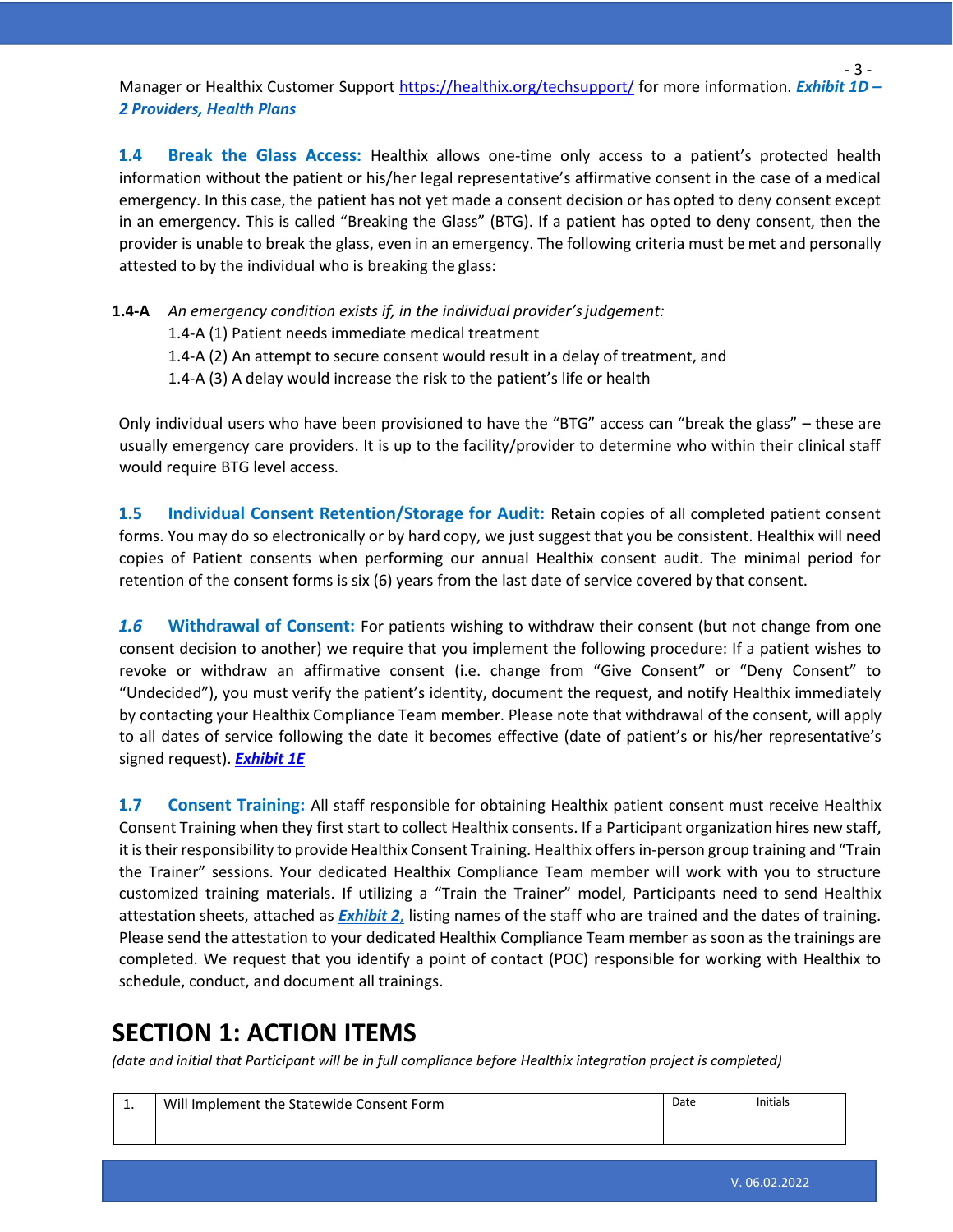| 2. | Which consent option are you implementing:<br>2- option consent OR<br>3- option consent | Date | - 4 -<br><b>Initials</b> |
|----|-----------------------------------------------------------------------------------------|------|--------------------------|
| 3. | Implement Withdrawal of Consent Procedure                                               | Date | <b>Initials</b>          |
| 4. | Create & Implement procedure for retaining consent forms                                | Date | <b>Initials</b>          |
| 5. | Train all staff that collect patient consent before you begin collecting consent.       | Date | <b>Initials</b>          |
| 6. | Do you provide minor consented services?                                                | Yes  | No                       |

### 7. Identified Contact for Consent Management

| ___<br>____                                 |       |                                        |       |  |  |
|---------------------------------------------|-------|----------------------------------------|-------|--|--|
| Full<br>Name<br>$\sim$ $\sim$ $\sim$ $\sim$ | Title | Phone +<br>$\sim$ $\sim$ $\sim$ $\sim$ | email |  |  |
|                                             |       |                                        |       |  |  |

## **Section 2: Authentication, Authorization, and Access**

**2.1 Identification of Pilot User**: Designate an individual Pilot User to work with the Healthix Project Manager. This person will be set up with a Healthix Portal Account to access the Healthix Clinical Viewer and Clinical Alerts.

**2.2 Identification of an Authorized User Manager (AUM)**: You will also need to designate a contact to request and approve any Healthix Authorized User Accounts. This individual will be responsible for identifying and approving appropriate roles for staff members who utilize Healthix. This individual will also assist with ensuring Healthix Portal Users complete mandatory training modules designated for their assigned roles. This training will be facilitated by Healthix via Litmos. New Users are required to complete training within 30 days of role assignment in order to have access to PHI and complete refresher trainings annually.

**2.3 Role Based Access:** Identify an individual that will be responsible for working with Healthix to assign each authorized user a role type. *[Exhibit 3A](https://healthix.org/aum/)* contains a table of Healthix userroles.

**2.4 NYS I-STOP/PMP User Access**: For users who would like to access the NYS I-STOP/PMP – Internet System for Tracking Over-Prescribing must submit access request using *[Exhibit 3B](https://healthix.org/wp-content/uploads/2018/09/Healthix-iStop-Prescriber-Authorization-Form.pdf)* form. The individual user or his/her designee will be required to validate information provided to Healthix. The validation should include provider's NPI, NYS License, DEA, and valid and active Health Commerce System (HCS) account.

**2.5 Identity Proofing**: Verify the identity of *each individual* with whom your organization sponsors and/or validates as an authorized user of Healthix with a valid government issued photo ID, such as a driver's license or passport, and designate an individual that Healthix can contact in the event it needs assistance in confirming the identity of an Authorized User. This function can be performed upon hire or during User Provisioning by the designated Authorized User Manager.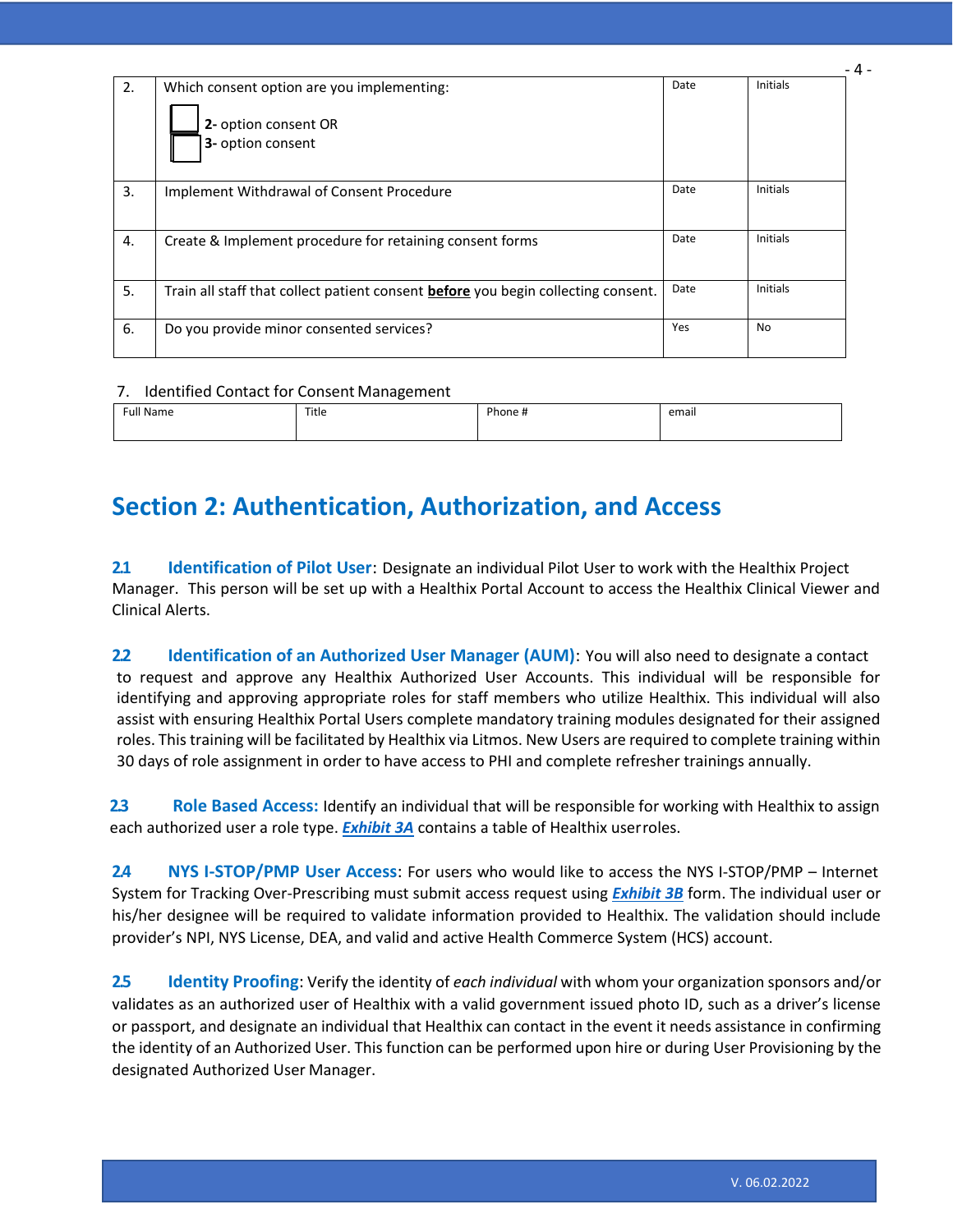**2.6 Change of User Role or Employment Status:** Immediately notify Healthix when an Authorized User has been terminated from your employment within **one (1)** business day of termination so that Healthix can disable the individual's access. Some Participants may remove the Authorized User via their Active Directory to disable that individual's access to Healthix. Contact https://healthix.org/techsupport/ to submit request to deactivate a user.

- **2.7 \*\*Passwords:** Passwords shall meet the password strength requirements set forth in NIST SP 800-63 (e.g. the probability of success of an online password guessing attack shall not exceed 1 in 16,384 over the life of the password).
- **2.8 \*\*Password Change:** Authorized User passwords need to change every **90** days.
- **2.9 \*\*Inactivity of Healthix System:** The period of time that the user can keep a session open without entering keystrokes or mouse clicks should not exceed 15 minutes duration, at which point the application must force log-off.
- **2.10 \*\*Failed Access Attempts:** Require a lock-out and password reset after a **3 rd** failed access attempt.\*\*

\*\*Note: These requirements apply ONLY if accessto Healthix at your organization occursthrough your own EHR or other application (and therefore you set these parameters) -- referred to as "Single SignOn"(SSO).

## **SECTION 2: ACTION ITEMS**

*(date and initial that Participant will be in full compliance before Healthix integration project is completed)*

### 1. Identify Pilot User

| <sup>∶</sup> ull Name<br>$\sim$ $\sim$ $\sim$ | Title | $\cdots$<br>$D_{max}$<br>ione<br>. . | $\blacksquare$<br>email |
|-----------------------------------------------|-------|--------------------------------------|-------------------------|
|                                               |       |                                      |                         |

#### 2. Identify Contact for Identity Proofing

| ull Name <sup>:</sup><br>$\sim$ $\sim$ $\sim$ $\sim$ | Title | Phone,<br>- 11<br>. . | email |
|------------------------------------------------------|-------|-----------------------|-------|
|                                                      |       |                       |       |

### 3. Identify Authorized User Manager (AUM)

| <b>Full Name</b> | Title | Dhan<br>unone <del>a</del> | email |
|------------------|-------|----------------------------|-------|
|                  |       |                            |       |

### 4. \*\*Confirm adherence to the Single Sign On requirements 2.7-2.10

| Date | Initials |  |
|------|----------|--|
|      |          |  |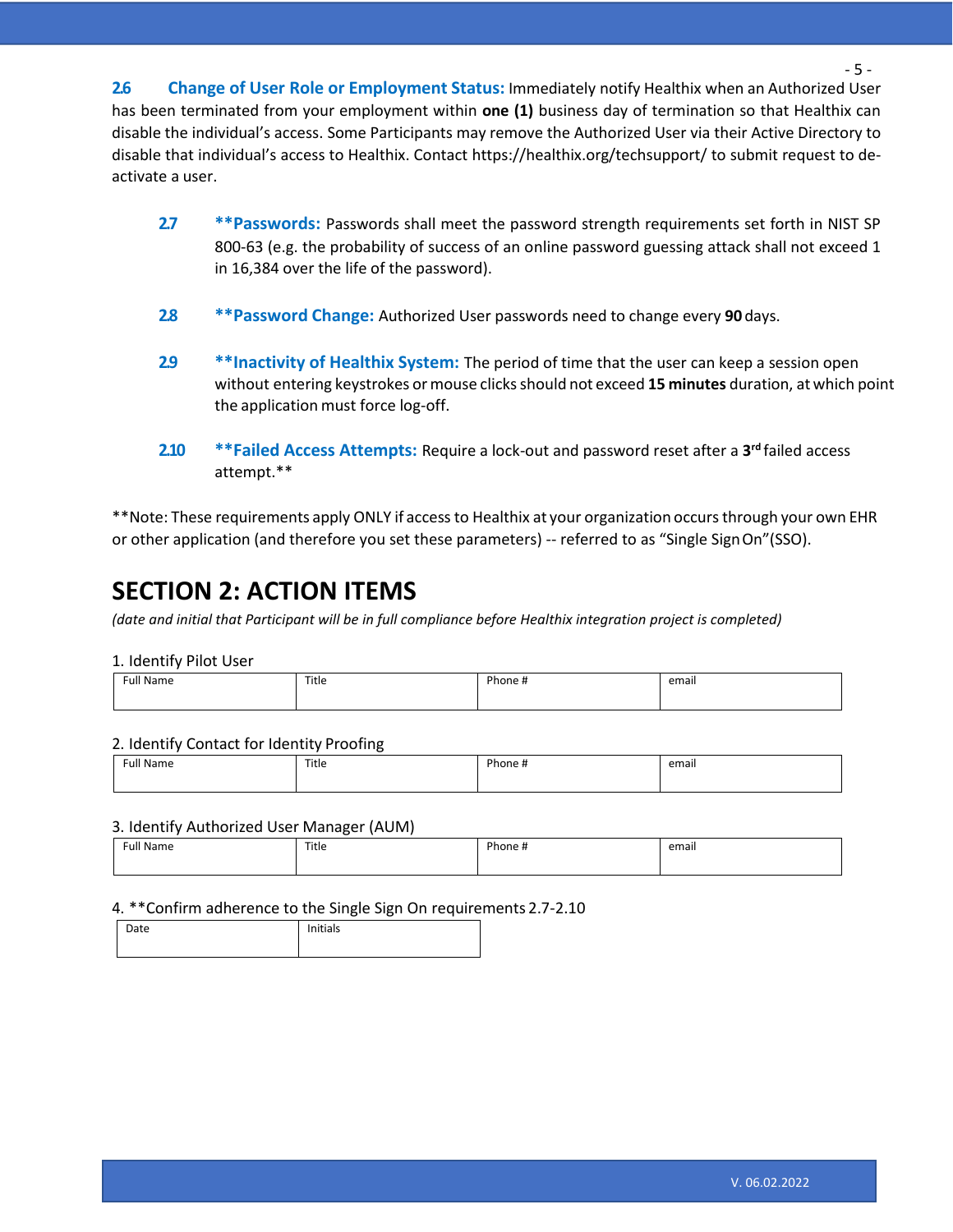## **Section 3: Patient Engagement**

This section will ensure you are prepared to address issues that patients may raise about Healthix and to respond to patient requests. The goal is for your organization to be able to help patients understand what information exists about them, how that information is used, and how they can access it. The "For Patients" section of the Healthix website (www.healthix.org) may be used as a resource to educate and engage patients and consumers.

*3.1* **Patient Notice:** It is mandatory to display a patient notice informing patients that your facility is participating in Healthix. The patient notice must be displayed and readily available. The patient notice informs patients that their PHI is being uploaded into Healthix and explains how they may choose to deny consent for all Healthix Participants. Healthix provides a standard patient notice which must be enforced[.](https://healthix.org/for-patients/faqs/) *[Exhibit](https://healthix.org/for-patients/faqs/) 4.*

*3.2* **Access to a Patient's own PHI:** Patients are entitled to request copies of their account access audit logs, for up to six years, as well as copies of their medical records. These requests can be filed directly by the patient or via third party application. Please advise the patient to visit Healthix website for more detailed guidance on how to file this request or contact the Healthix Compliance department directly by sending an email to [compliance@healthix.org](mailto:compliance@healthix.org) or calling 877-695-4749.

*3.3* **Corrections:** Notify Healthix immediately if, in response to a request by a patient, you or the data supplier make any corrections to erroneous patient information. Please send the request to <https://healthix.org/techsupport/>

*3.4* **Restrictions on payers**: Notify Healthix immediately if a patient, who is paying for his/her health services out of pocket, does not want PHI related to payer organization. Please send the request to <https://healthix.org/techsupport/> and include [compliance@healthix.org](mailto:compliance@healthix.org)

*3.5* **Notify Patients in the event of a Break the Glass access:** If a BTG access occurred during emergency treatment (e.g. an emergency room visit), you are required to notify the patient that their health information was accessed without their consent. The patient is also entitled to ask for a log of the information that was accessed by the provider under these circumstances. This requirement may be satisfied by providing notice, within **10 days**, to all patients who are discharged from your emergency department. You may use Healthix' standard BTG signage *[Exhibit 5](https://healthix.org/videos/break-the-glass-training/)* or you may request approval of a customized notice.

## **SECTION 3: ACTION ITEMS**

*(date and initial that Participant will be in full compliance before Healthix integration project is completed)*

| Display Healthix (RHIO) Patient Notice                       | Date | Initials |
|--------------------------------------------------------------|------|----------|
| Notify compliance@healthix.org of items 3.2 & 3.3            | Date | Initials |
| Notify Healthix Support https://healthix.org/techsupport/and | Date | Initials |
| compliance@healthix.org of items 3.4                         |      |          |
| Display BTG Signage, if applicable (otherwise note "N/A")    | Date | Initials |
|                                                              |      |          |

5. Indicate the name of the person attesting to completion or acknowledgements as noted above.

| Full<br><b>Name</b> | Title | <br>email |
|---------------------|-------|-----------|
|                     |       |           |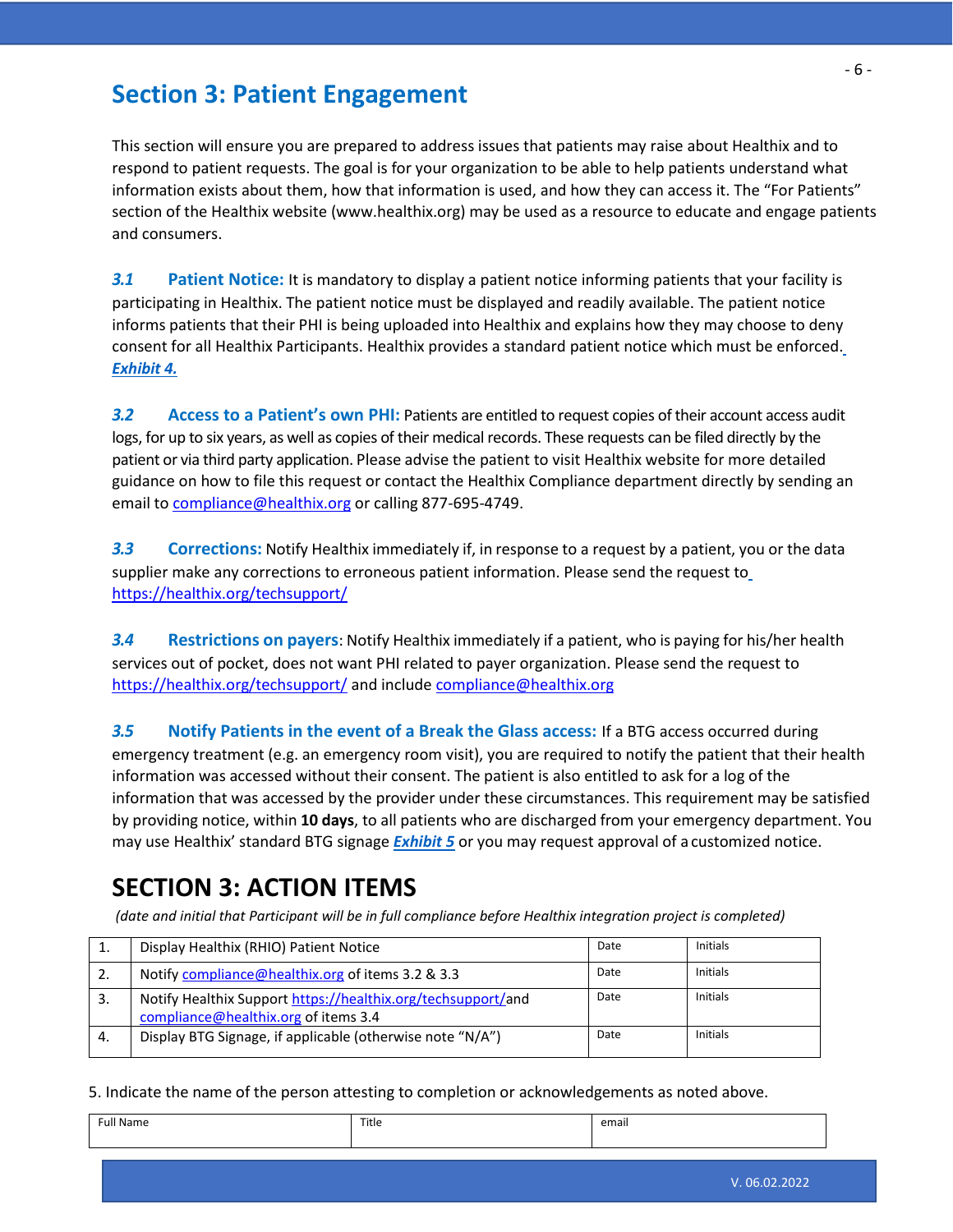| 1.  | Do you have any SAMHSA/OASAS funded programs?                     | Yes | No  |
|-----|-------------------------------------------------------------------|-----|-----|
| 1a. | If yes, will your organization be sending SAMHSA/OASAS data?      | Yes | No. |
| 2.  | Do you have any NYS OMH licensed programs?                        | Yes | No. |
| 2.a | If yes, will your organization be sending data from OMH programs? | Yes | No  |
| 3.  | Do you have any OPWDD licensed programs                           | Yes | No. |
| 3.a | If yes, will your organization be sending OPWDD data?             | Yes | No. |

**4.1 Identify SAMHSA/OASAS data providing facilities or departments within your organization:** Healthix is required to identify 42 CFR Part 2.11 data contributors within our system. If a federally assisted alcohol or drug treatment program, as defined in 42 CFR Part 2.11, is part of your organization, please help us identify specifically whether that data is being sent to Healthix. Please refer to Definition of a 42 CFR Part 2 program *Exhibit 6 (a):* Does Part 2 [Apply](https://www.samhsa.gov/sites/default/files/does-part2-apply.pdf) to Me? *or Exhibit 6 (b)*: How Do I [Exchange](https://www.samhsa.gov/sites/default/files/how-do-i-exchange-part2.pdf) Part 2Data?

**4.2 Qualified Service Organization Agreement (QSOA):** If (1) your organization is a federally assisted drug or alcohol abuse program, or you have identified such a program that is part of your organization, (2) you receive data from such a program, and (3) you may transmit that data to Healthix, federal law requires that you sign a QSOA. A QSOA is a mechanism that allows for the disclosure of information between a 42 CFR Part 2 Program and an organization that provides services to the program, like Healthix. Once a QSOA is in place, federal law permits the Part 2 program to freely communicate information from patients' records to Healthix, **without** patient consent, if it is limited to that information needed by Healthix to provide services to the program. Please refer to *[Exhibit 6 \(c\)](https://healthix.org/wp-content/uploads/2021/05/Exhibit-6c-QSOA-Template-1.2021.pdf)* for the QSOAform.

**4.3 BTG Access of SAMHSA/OASAS data:** If your organization is a 42 CFR Part 2 program provider, you must identify a point of contact at your organization that will be responsible for receiving notifications of BTG Access to your 42CFR Part 2 Data. This communication will serve to notify you of all instances where your organization's data was accessed through Healthix in a BTG situation. If you have questions regarding BTG notifications and how they are distributed, contact [compliance@healthix.org](mailto:compliance@healthix.org)– *Please Note: e-mails must be encrypted* if they includePHI.

### **4.4 Programs and services licensed under New York State Office of Mental Health (OMH):**

To assure that any information exchanged between Healthix participants complies with NYS Mental Hygiene Law 33.13 (d), Participant must provide accurate validation of any information that will be submitted by the provider to Healthix that is attributable to a program subject to OMH regulations. This exchange of data is specifically related to clinical alerts without patient consent (e.g. "Essential Alerts"). Without a patient's consent, clinical alerts triggered by an encounter at an OMH licensed facility/provider can be shared only with the following providers or entities: (i) Managed Care Organization, (ii) Behavioral Health Organization, (iii) Health Home , (iv) entity specifically approved by the NYS Dept. of Health for purposes of care coordination.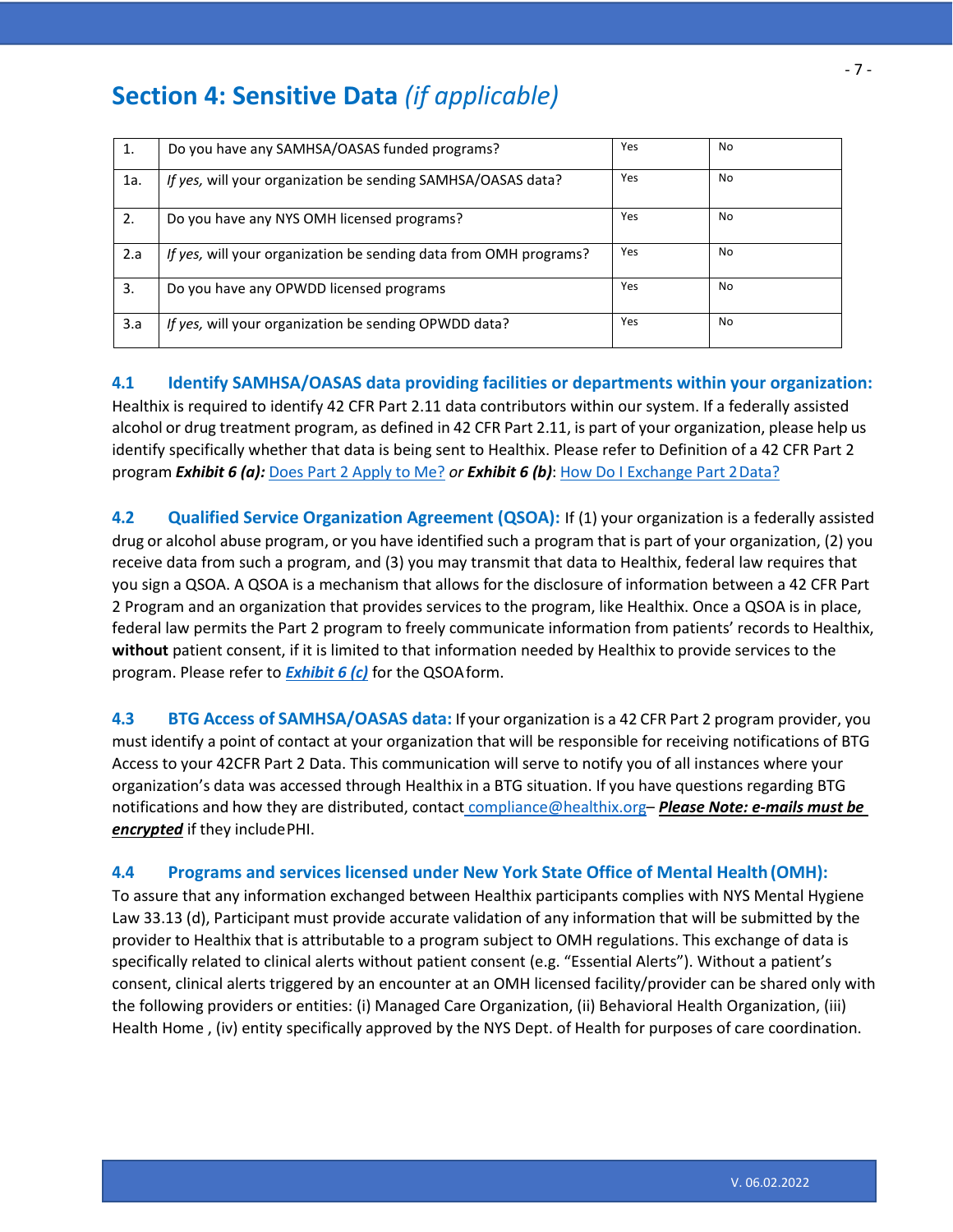### **4.5 Programs and services licensed under New York State Office for Persons with Developmental Disabilities (OPWDD):**

Healthix must confirm if information exchanged between Healthix participants complies with New York State Mental Hygiene Law Title C - DEVELOPMENTAL DISABILTIES ACT Article 16. As part of the verification process, Participant must provide accurate validation of any information that might be submitted by the provider to Healthix that is attributable to a program subject to OPWDD regulations. This exchange of data is specifically related to clinical alerts without patient consent (e.g. "Essential Alerts"). Without a patient's consent, clinical alerts triggered by an encounter at OPWDD licensed facility/provider can be shared only with the following providers: (i) Managed Care Organization, (ii) Behavioral Health Organization (iii) Health Home , (iv) entity specifically approved by the NYS Dept. of Health for purposes of care coordination.

## **SECTION 4: ACTION ITEMS**

*(Date and initial that Participant will be in full compliance before Healthix integration project is completed)* Indicate name of person responsible for identification of the 42 CFR Part 2 programs:

| Full Name | Title | $\tilde{\phantom{a}}$<br>Phone # | email |
|-----------|-------|----------------------------------|-------|
|           |       |                                  |       |

Indicate name of the person designated as the report recipient for BTG Access to 42 CFR Part 2 Data:

| Full Name | Title | Phone # | email |
|-----------|-------|---------|-------|
|           |       |         |       |

Indicate name of person responsible for identification of the OMH licensed programs:

| Full Name | Title | Phone # | email |
|-----------|-------|---------|-------|
|           |       |         |       |

Indicate name of person responsible for identification of the OPWDD licensed programs:

| Full Name | Title | Phone # | email |
|-----------|-------|---------|-------|
|           |       |         |       |
|           |       |         |       |
|           |       |         |       |
|           |       |         |       |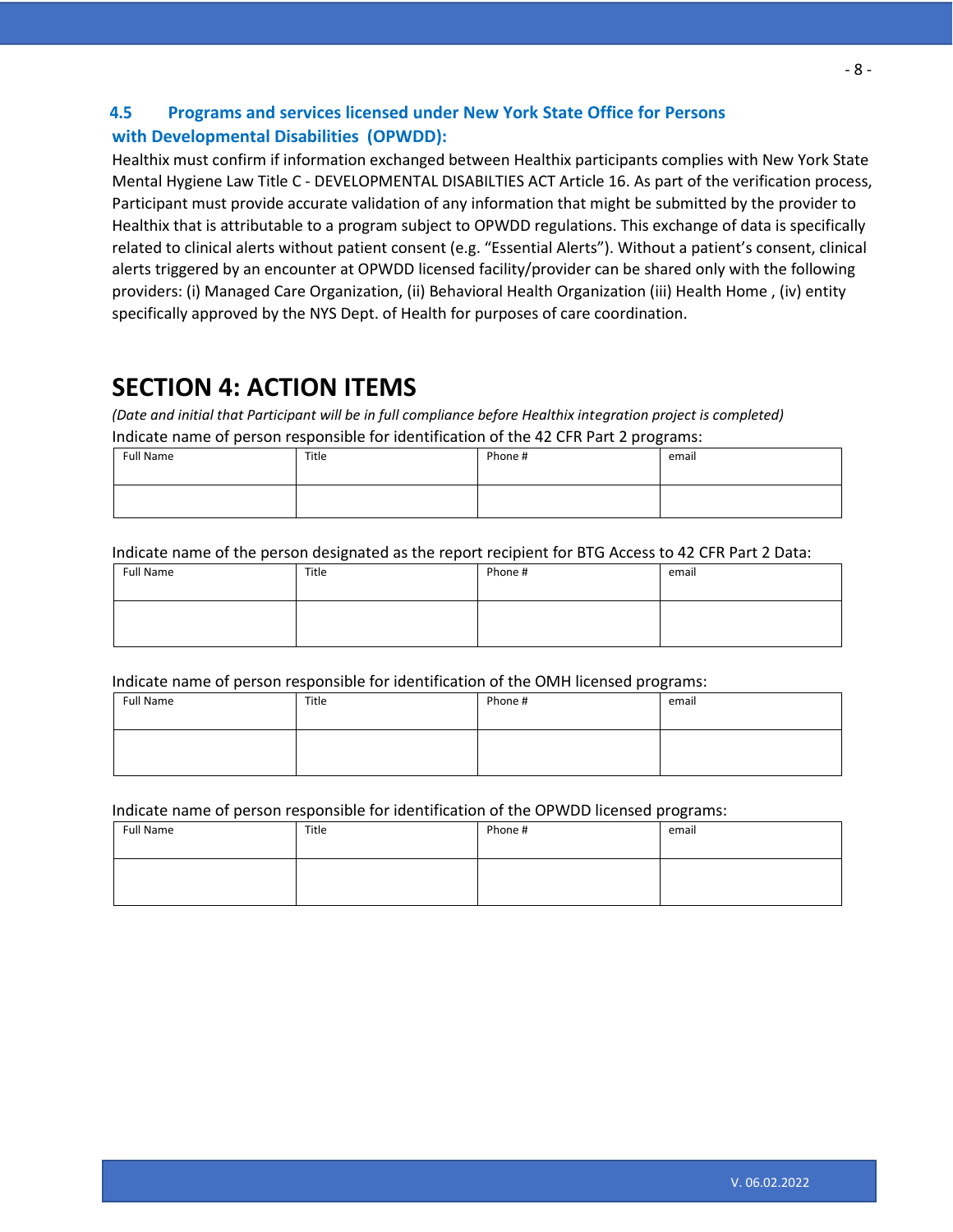## **Section 5: Certified Applications** *(if applicable)*

**5.1** Work with Healthix to establish your application as a **Certified Application**. A Certified Application is a computer application certified by Healthix that is used by a Participant to access PHI from Healthix on an automated, system to system basis. This means access to Healthix data is managed by the Participant and consequently all its corresponding privacy and security controls. It is imperative to establish, that your system meets minimum-security requirements. Healthix reserves the right to evaluate privacy and security controls through the audit process. *Exhibit [7\(a\) and 7\(b\).](https://healthix.org/wp-content/uploads/Compliance_Exhibit7_CertifiedApplications.pdf)*

## **SECTION 5: ACTION ITEMS**

*(date and initial that Participant will be in full compliance before Healthix integration project is completed)*

| <b>.</b>         | Work with Healthix to establish your application as a Certified Application |       | Date | <b>Initials</b> |
|------------------|-----------------------------------------------------------------------------|-------|------|-----------------|
| <b>Full Name</b> |                                                                             | Title |      |                 |

## **Section 6: Audits**

New York State Department of Health requires Healthix to perform periodic audits. Periodic audits will be conducted at least on an annual basis. These audits are focused on oversight and management of access to Protected Health Information through Healthix. Audit results are reported to our governing body and may be shared on our public website. All Participants who integrate with and use Healthix services, including those with Certified Applications, are subject to audits.

**6.1 Patient Consent:** Identify a point of contact that will be responsible for working with Healthix to ensure that your organization completes the state mandated consent audit. You will receive instructions on how the audit will be conducted via email from a member of the Compliance team. You must send Healthix a copy of the consent forms you have stored at your facility for each patient shown in the consent audit list by secure email or Fax. Healthix will evaluate the copies of the consent forms signed by patients. A consent audit report will be generated and shared with your organization. Depending on your audit score, you may be required to perform some remediation. Remediation requirements vary with score ranges.

**6.2 User Validation Audit:** Identify a point of contact that will be responsible for working with Healthix to ensure that your organization completes the audit. The purpose of the audit is to ensure that the information Healthix has, and the level of access for your authorized users is accurate and up to date. You will receive a report of all your authorized users with active accounts. If necessary, a Corrective Action Plan may be required to address any non-compliance issues identified through the review.

**6.3 Identity Proofing:** Identify a point of contact responsible for validating your identity proofing process. Healthix will require you to produce documentation for a sample of authorized Healthix users at your organization. Healthix or the Participant must implement initial user identity-proofing procedures (either remote or in person) that require Authorized Users to provide identifying materials and information (e.g.,a valid current primary Government Picture ID and either address of record or nationality, such as a driver's license or passport) upon application for access to information through Healthix.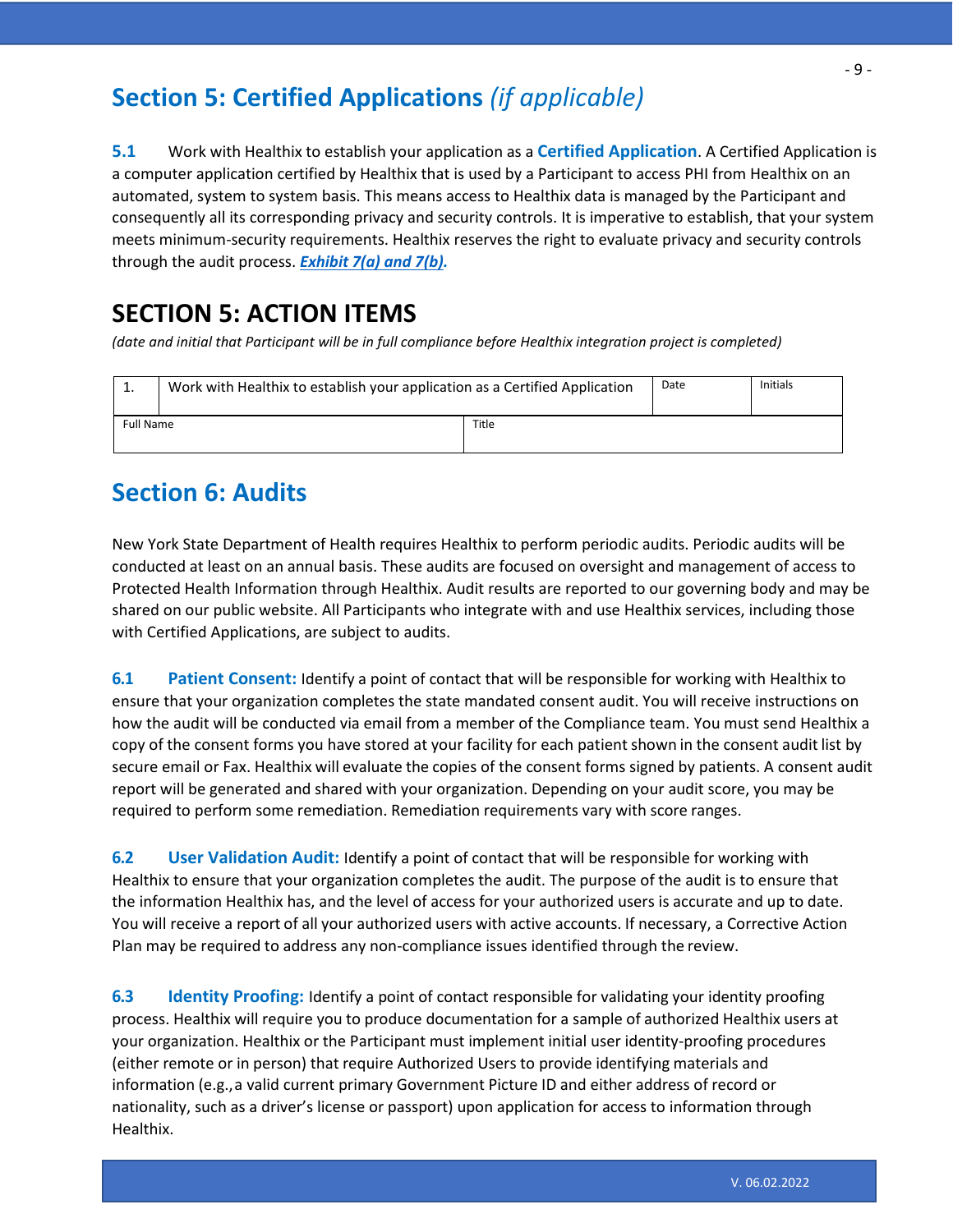**6.4 User Access Audit:** Identify a point of contact that will be responsible for working with Healthix to validate whether the access of the Authorized User was executed appropriately in accordance with SHIN-NY and Healthix policies (example: user involved in direct patient treatment or care management).

**6.5 One-to-One (1:1) Exchange:** Identify a point of contact that will be responsible for working with Healthix. A Participant in a One-to -One exchange agrees to be audited on a regular basis by Healthix to 1) validate proper authorization between parties, 2) validate patient/member relationship with providers and 3) proper level use of the PHI within the receiving provider.

**6.6 Annual HIPAA Training:** Confirm that you provide annual HIPAA training to your employees. Healthix reserves the right to request you to produce such documentation, withreasonable notice.

**6.7 Office for Civil Rights (OCR) Breach Reporting:** Confirm if your facility has reported a breach in the past 24 months. Healthix monitors breaches reported to OCR on a monthly basis. Participants are required to notify Healthix of any breaches of patient privacy. Participants shall notify Healthix in the event that a Participant becomes aware of any actual or suspected Breach involving Protected Health Information accessed via Healthix in accordance with Section 7: Breach, of the Healthix Privacy & Security Policy.

**6.8 Break the Glass (BTG):** This audit is conducted weekly by the Healthix Compliance Team for all Participants. In cases when there are questions as to whether the BTG access meets Healthix and SHIN-NY policy, the Compliance Team member will contact your facility to investigate the access and to determine a final assessment. These audits apply only to Participants that routinely provide emergency services. If applicable, you will need to identify a point of contact that will be responsible for working with Healthix to ensure that your organization responds to the inquires related to BTG access in a timely manner.

**NOTE:** *Healthix will continue to develop audits based on New York State DOH mandates. We will assist you in preparation for all audits.*

## **SECTION 6: ACTION ITEMS**

*(date and initial that Participant will be in full compliance before Healthix integration project is completed)*

### 1-Identify Contact for Consent Audit

| ull Name <sup>:</sup> | Title | Phone + | email |
|-----------------------|-------|---------|-------|
|                       |       |         |       |

### 2-Identify Contact for User Validation Audit

| 11.7                                |       | Phone. |       |
|-------------------------------------|-------|--------|-------|
| Name<br>$\sim$ $\sim$ $\sim$ $\sim$ | Title |        | email |
|                                     |       |        |       |
|                                     |       |        |       |

### 3-Identify Contact for Identity Proofing Audit

| Full Name | Title | $\cdots$<br>Phone # | <br>email |
|-----------|-------|---------------------|-----------|
|           |       |                     |           |

### 4-Identify Contact for User Access Audit

| <b>Full Name</b> | Title | Phone # | email |
|------------------|-------|---------|-------|
|                  |       |         |       |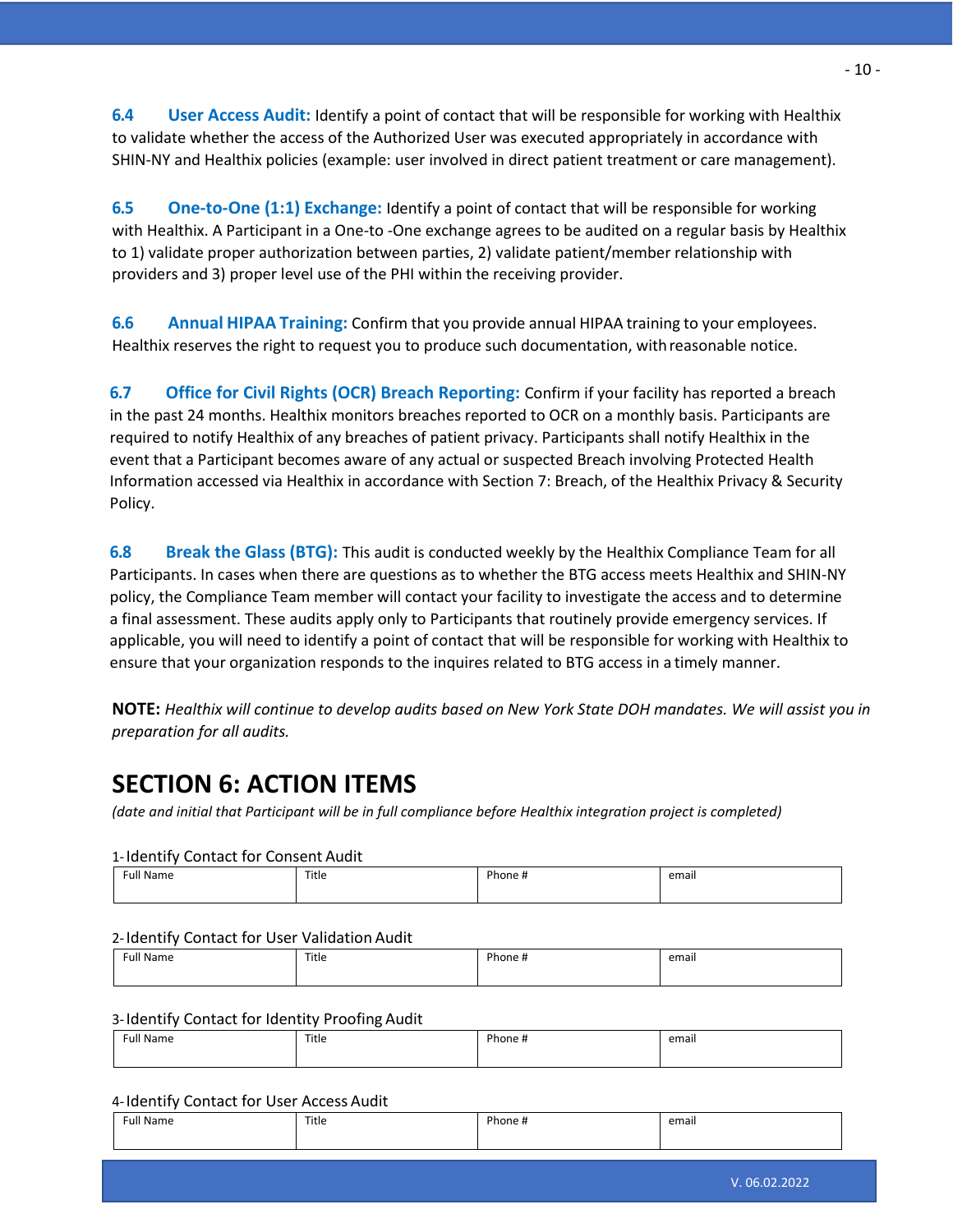| Full Name<br>$\sim$ $\sim$ $\sim$ $\sim$ | Title | $R = 1$<br>- 77<br>____ | email |
|------------------------------------------|-------|-------------------------|-------|
|                                          |       |                         |       |

| 6 | Confirm that you/your facility conducts annual HIPAA training.    | Date | Initials |
|---|-------------------------------------------------------------------|------|----------|
|   |                                                                   |      |          |
|   | Has your facility reported a breach to OCR in the past 24 months? | Yes  | No       |

#### 8-**Identify Contact for overall Compliance and Privacy Inquiries**

| ull<br>-NM<br>$\sim$ $\sim$ $\sim$ $\sim$ | Title | ممطا | email |
|-------------------------------------------|-------|------|-------|
|                                           |       |      |       |

## **Section 7: Termination**

Termination can be initiated by either party subject to the terms of the Participant Agreement between Healthix and your organization. Termination of the Participation Agreement ends the contractual relationship between your organization and Healthix. It does not discontinue obligations to maintain the privacy and security of patient data under either agreement and/or federal and state law. Your organization's decision to terminate must be communicated to Healthix with minimum of 30-day notice (working days) and must comply with the Healthix Termination Policy and Procedures as well as terms outlined i[n Participation](https://healthix.org/wp-content/uploads/2018/09/HealthixParticipantAgreement-1.pdf) [Agreement](https://healthix.org/wp-content/uploads/2016/07/ParticipationAgreementHealthPlans.pdf) and Business Associate Agreement. For more information, please contact your Healthix Relationship Manager, Healthix Customer Support<https://healthix.org/techsupport/> or **c**[ompliance@healthix.org.](mailto:Compliance@healthix.org) *Note: If you are the recipient of Data Exchange Incentive Program (DEIP) Funds and cancel before the term stated in the DEIP guidelines, you will be responsible for paying back the New York State Department of Health.*